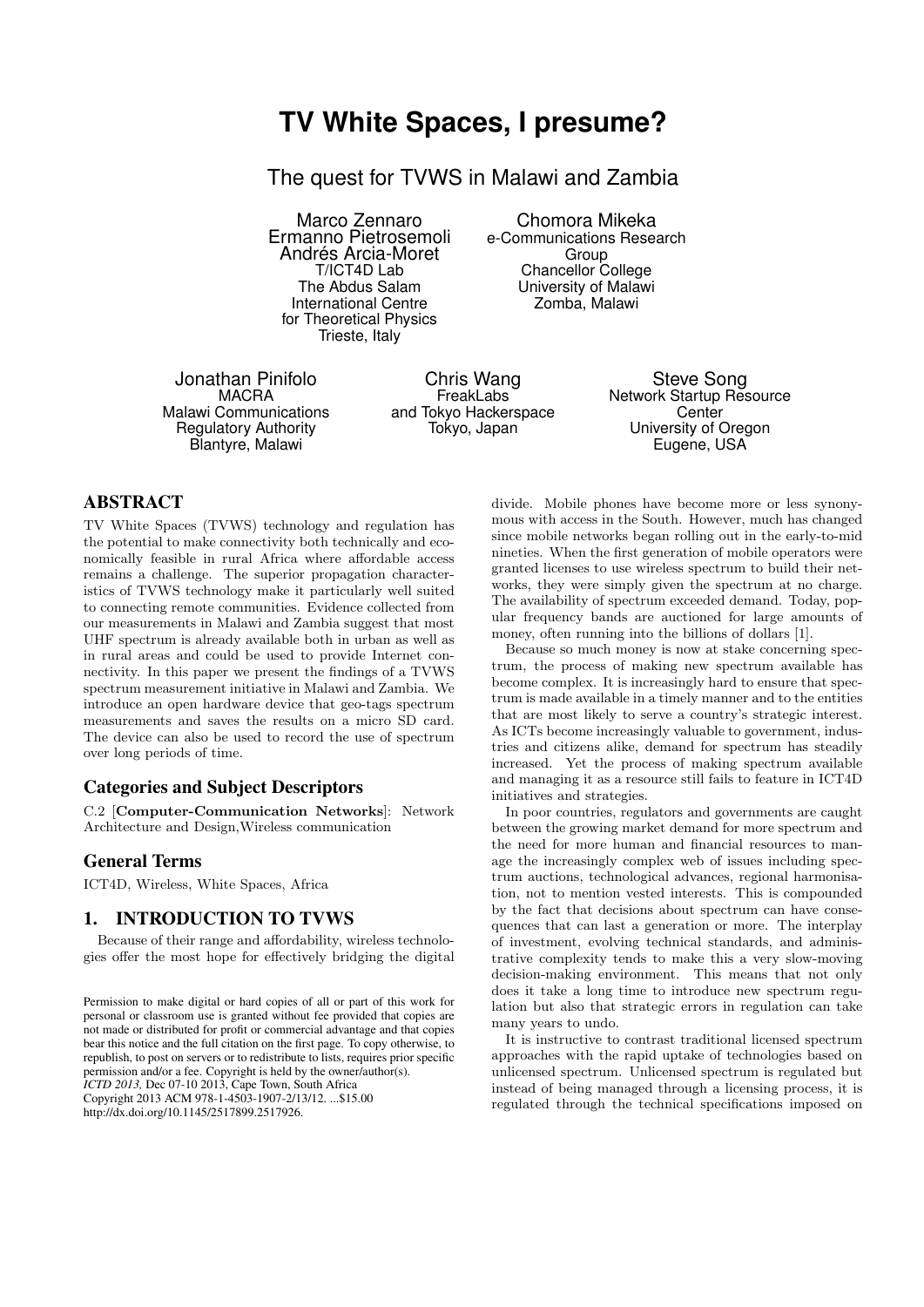devices operating within the designated unlicensed band. Typically this means that the power output of these devices is required to be lower than in licensed environments. The dominant example of this is WiFi, a technology whose growth rivals that of mobile technologies. In excess of 2.14 billion WiFi chipsets will ship in 2013, a 20% increase over 2012.

Recently, a new opportunity for unlicensed spectrum use has emerged in the form of TV White Spaces spectrum. Originally conceived of as a technology that could take advantage of the guard bands or "white spaces" that were left between television channels to prevent interference, TV White Spaces (TVWS) spectrum is a secondary spectrum exploiting technology that can take advantage of unused television spectrum in a dynamic manner. In the US and the UK, communication regulators have endorsed TVWS regulation and the commercial scale-up of TVWS technology has begun [2].

In 2013, two notable TVWS trials have begun in Africa. A Google-sponsored trial of TV White Spaces in the Western Cape of South Africa began officially in March 2013 with the goal of providing ten primary and secondary schools with Internet access [3]. In Kenya Indigo Telecoms, a local Internet Service Provider (ISP), has partnered with Microsoft and the Government of Kenya to build a TVWS pilot in the Nanyuki region [4]. The pilot connects a health care clinic, a library and three local schools.

#### 2. SPECTRUM MEASUREMENTS

Spectrum occupancy has become topical as the quest for efficient access to the spectrum continues. This is evidenced by empirical measurements of the radio environment in a bid to ascertain the spectrum usage by different wireless services.

The majority of researches reach a common conclusion on the necessity for further occupancy measurements at different locations over varied times. This thus motivates the need for more occupancy measurement. On concluding their investigations, some authors affirm that, to obtain local spectral pattern usage in multiple locations, the challenges for measurement-campaigns are not only costly (in equipment) but also time-consuming (for deployment) [5].

## 3. ASCII-32

ASCII-32, shown in Figure 1, is a low-cost device to identify and geo-tag RF spectrum in the sub 1-GHz band. The name ASCII-32 is derived from the ASCII character set, where the number 32 corresponds to a white space. Selling for \$110, ASCII-32 is affordable for Universities and civil society organizations in Developing Countries.

The main component of the design is the SI4313 low cost wideband receiver IC. It covers a frequency range from 240 to 960 MHz which adequately spans the spectrum of TVWS. Although this IC has the circuitry to decode multiple wireless signaling protocols, in this application, the main function used is the energy detection. After tuning to a certain frequency, one function of the IC is to check that frequency to see how much energy is there, recording the value in the RSSI (Received Signal Strength Indicator) register. It measures the RF energy from the antenna at that particular frequency and gives a dBm output. This is the same function as a standard spectrum analyzer, however at a vastly different cost scale.



Figure 1: Low-cost ASCII-32 device.

The essential part of the design is to use a microcontroller to tune the IC to each frequency in pre-determined bandwidth intervals and measure the amount of energy at each frequency. By doing this quickly enough, it's possible to build up a plot of the occupied spectrum within the 240 to 960 MHz frequency range. This implements the spectrum analyzer functionality of the device.

Besides the spectrum analyzer functions, there are other requirements specific to white space identification. Two of those are GPS location and local storage. By adding a GPS to the device, it is possible to tag the occupied spectrum for a specific location. Bulk local storage, in the form of inexpensive micro SD cards, allows vast amounts of data to be stored for later processing and visualization. This combination allows the geographic variance of spectrum occupation to be measured, recorded, and visualized and automates the task of doing wide area site surveys for white space identification.

Finally, small details were added on to the design in the form of battery and power management and a ruggedized enclosure. This improves the portability of the device and allows it to be taken around easily and unintrusively. Conventional spectrum analyzers are often subject to import duties (even for temporary usage) in many countries significantly encumbering the logistic of measurement campaigns.

## 3.1 Calibration

To make sure that the device provides reliable measurements, we compared ASCII-32 against a professional Agilent N9344C recently calibrated spectrum analyzer. A calibrated Agilent 8648C signal generator provided signals at 5 different power levels, i.e., -50, -60, -70, -80 and -90 dBm, for each of the central frequencies of UHF TV channels, between 482 MHz and 554 MHz in steps of 8 MHz (the bandwidth of a UHF analogue channel). Figure 2 shows the results, the Y axis shows the reference calibrated power from the signal generator (also measured with the reference Agilent spectrum analyzer) as dotted horizontal lines, while the corresponding readings from the ASCII-32 device are represented by different symbols (upward triangle for -50 dBm, circle for -60 dBm, and so on). From the figure, we can infer that in the frequency range of interest, from 482 MHz to 554 MHz, the device is providing accurate results with a maximum difference of  $\pm 2$  dB from the calibrated value.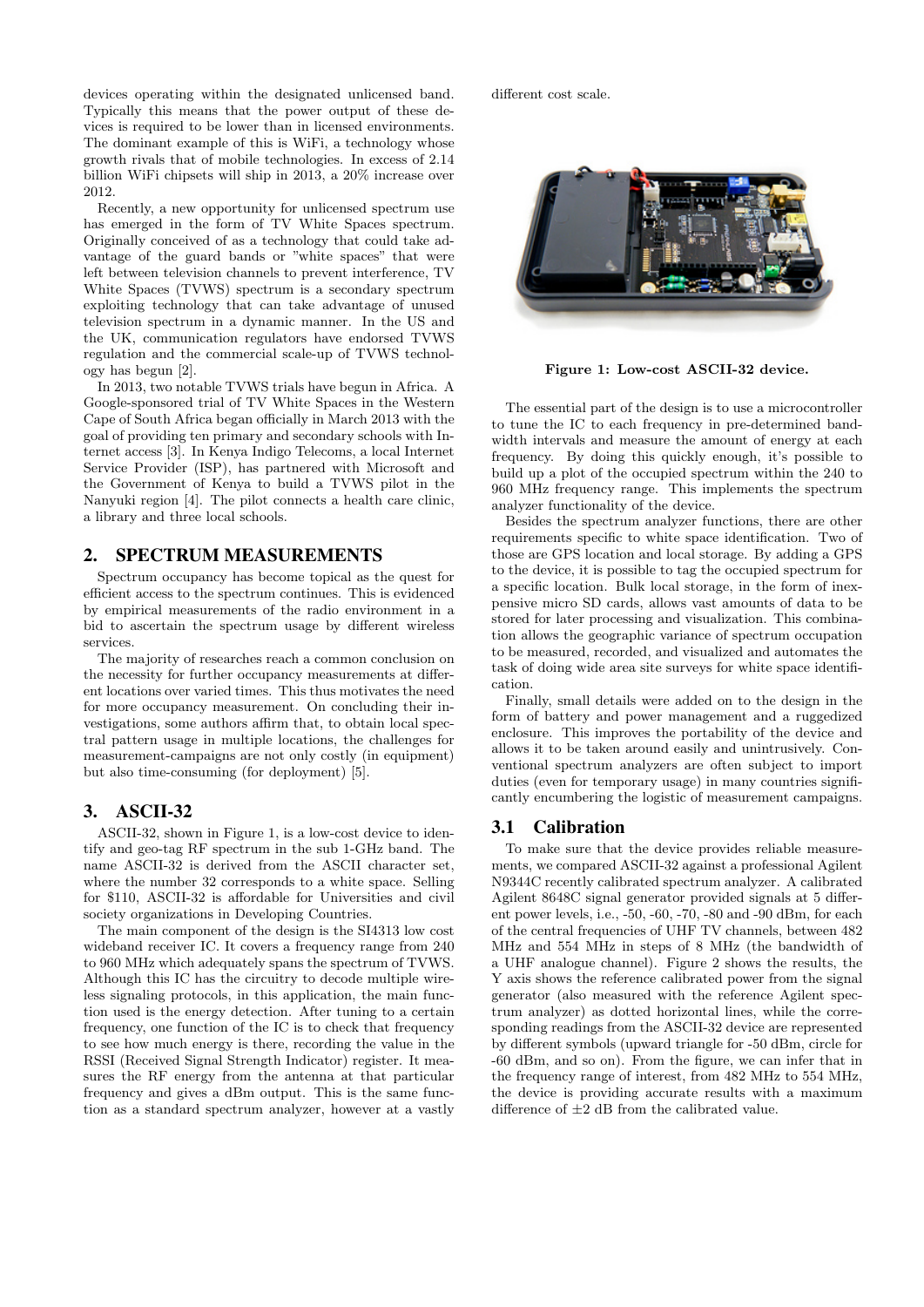

Figure 2: Measured power by ASCII-32 when input with pre-calibrated values.

## 4. TRIAL IN MALAWI

From June 10 to 14, 2013, we traveled extensively across Malawi by car gathering spectrum data using the ASCII-32 device. We present a measurement campaign of a semiurban area.

## 4.1 Zomba

The data recording was from Zomba to the outskirts of Lake Malombe. The Zomba District has a total population of about 600000 resulting in a population density of 230 persons per km<sup>2</sup> , more than half of whom are 18 years or younger. It represents a semi-urban environment. While traveling to Lake Malombe we passed through rural areas, with few small villages and no infrastructure.

Figure 4 shows the road we drove, in direction of Lake Malombe. This is a path of 130 km approximately, where we gathered some 25000 sample points. Figure 3 shows the whole spectrum measured along the way, with the Y axis showing the maximum value recorded in the 25000 samples for the frequency in the X axis.



Figure 3: Spectrum measured in Malawi, maximum value in 25000 samples.

We observed that different frequencies had different behaviors. For example, 546 MHz has a noticeable activity when compared to other frequencies. By visualizing the results in a heatmap, it is easier to analyze where the activity is happening. Figure 4 shows the heatmap for 546 MHz, with points evenly separated by 1km. Each point contains the average of the activity within that 1km (linear distance). Lighter colors indicate low or now occupancy of the spectrum and darker colors indicate that the spectrum is used.



Figure 4: Heatmap for 546 MHz in Malawi.

The frequency of 498 MHz, on the other hand, is scarcely used along our path. Figure 5 shows the heatmap for this frequency.



Figure 5: Heatmap for 498 MHz in Malawi.

#### 5. TRIAL IN ZAMBIA

Another campaign was carried out in Zambia where we traveled 352 km from Lusaka to the city of Kitwe, in the North. More than 20000 measurements were taken during the car travel.

Figure 6 shows the whole spectrum measured along the way, with the Y axis showing the maximum value recorded in the 20000 samples for the frequency in the X axis. The whole spectrum is scarcely used.